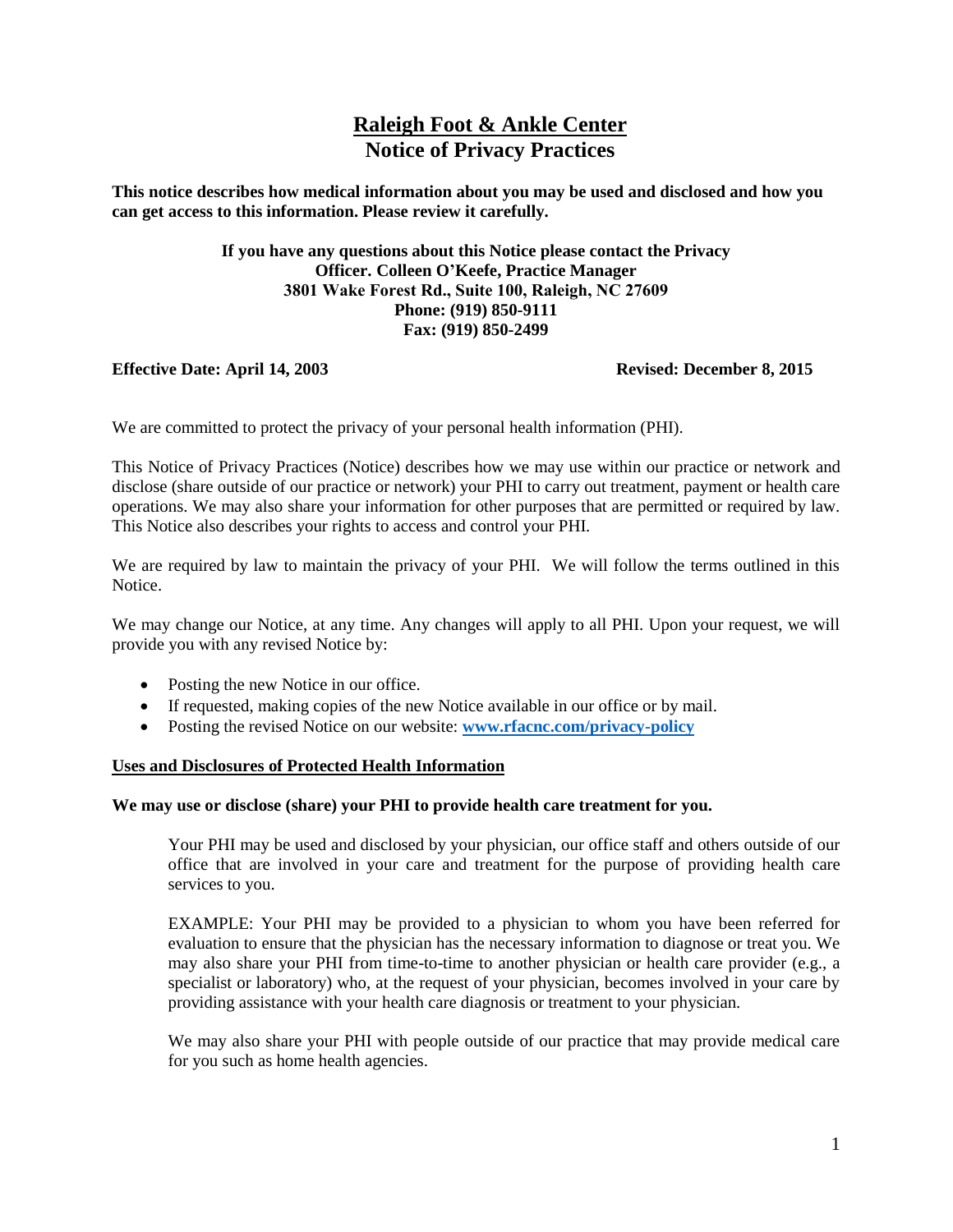**We may use and disclose your PHI to obtain payment for services. We may provide your PHI to others in order to bill or collect payment for services. There may be services for which we share information with your health plan to determine if the service will be paid for.**

PHI may be shared with the following:

- Billing companies
- Insurance companies, health plans
- Government agencies in order to assist with qualification of benefits
- Collection agencies

EXAMPLE: You are seen at our practice for a procedure. We will need to provide a listing of services such as x-rays to your insurance company so that we can get paid for the procedure. We may at times contact your health care plan to receive approval PRIOR to performing certain procedures to ensure the services will be paid for. This will require sharing of your PHI.

# **We may use or disclose, as-needed, your PHI in order to support the business activities of this practice which are called health care operations.**

# EXAMPLES:

- Training students, other health care providers, or ancillary staff such as billing personnel to help them learn or improve their skills.
- Quality improvement processes which look at delivery of health care and for improvement in processes which will provide safer, more effective care for you.
- Use of information to assist in resolving problems or complaints within the practice.

# **We may use and disclosure your PHI in other situations without your permission:**

- If required by law: The use or disclosure will be made in compliance with the law and will be limited to the relevant requirements of the law. For example, we may be required to report gunshot wounds or suspected abuse or neglect.
- Public health activities: The disclosure will be made for the purpose of controlling disease, injury or disability and only to public health authorities permitted by law to collect or receive information. We may also notify individuals who may have been exposed to a disease or may be at risk of contracting or spreading a disease or condition.
- Health oversight agencies: We may disclose protected health information to a health oversight agency for activities authorized by law, such as audits, investigations, and inspections. Oversight agencies seeking this information include government agencies that oversee the health care system, government benefit programs, other government regulatory programs and civil rights laws.
- Legal proceedings: To assist in any legal proceeding or in response to a court order, in certain conditions in response to a subpoena, or other lawful process.
- Police or other law enforcement purposes: The release of PHI will meet all applicable legal requirements for release.
- Coroners, funeral directors: We may disclose protected health information to a coroner or medical examiner for identification purposes, determining cause of death or for the coroner or medical examiner to perform other duties authorized by law.
- Medical research: We may disclose your protected health information to researchers when their research has been approved by an institutional review board that has reviewed the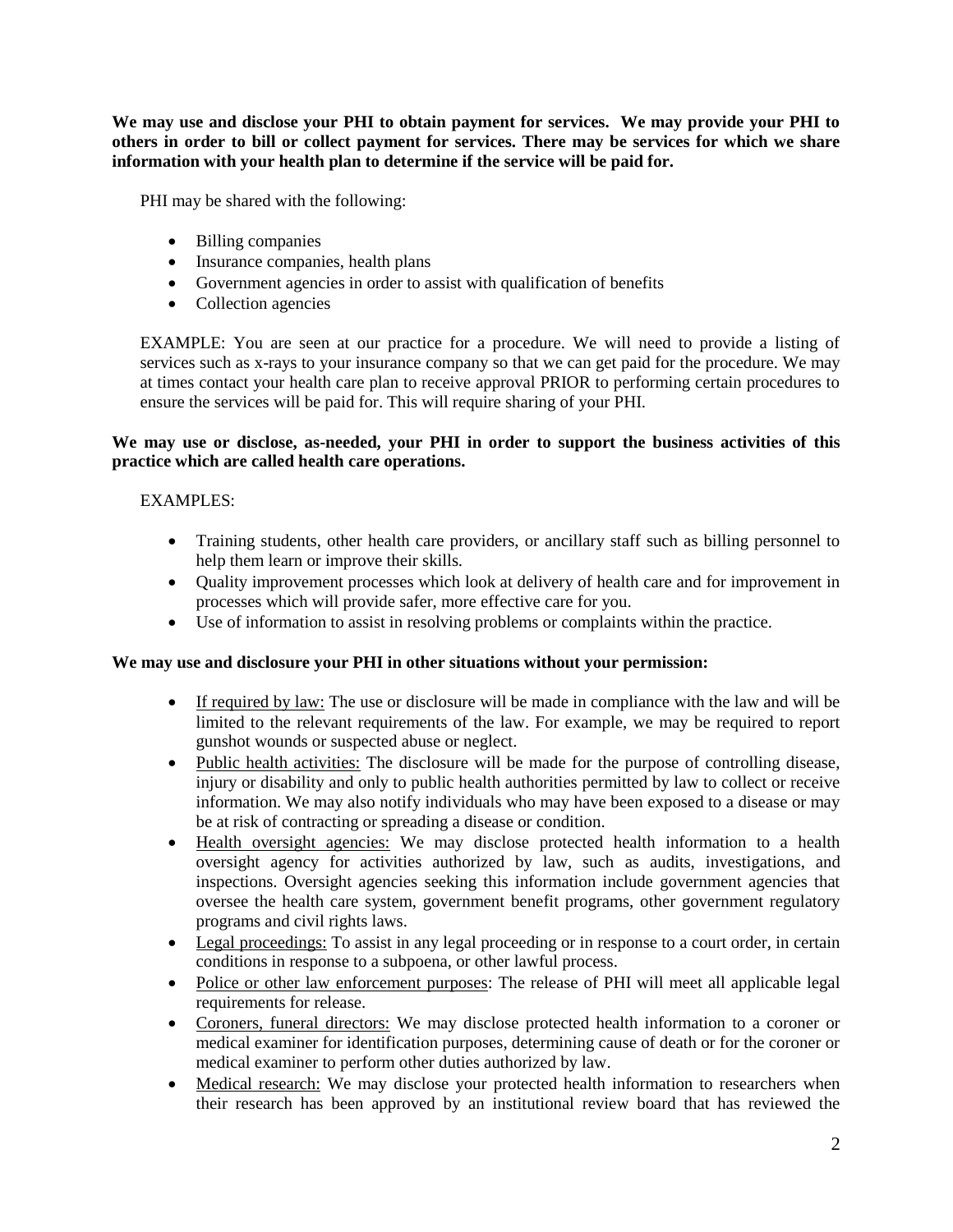research proposal and established protocols to ensure the privacy of your protected health information.

- Special government purposes: Information may be shared for national security purposes, or if you are a member of the military, to the military under limited circumstances.
- Correctional institutions: Information may be shared if you are an inmate or under custody of law which is necessary for your health or the health and safety of other individuals.
- Workers' Compensation: Your protected health information may be disclosed by us as authorized to comply with workers' compensation laws and other similar legally-established programs.

# **Other uses and disclosures of your health information.**

Business Associates: Some services are provided through the use of contracted entities called "business associates". We will always release only the minimum amount of PHI necessary so that the business associate can perform the identified services. We require the business associate(s) to appropriately safeguard your information. Examples of business associates include billing companies or transcription services.

Health Information Exchange: We may make your health information available electronically to other healthcare providers outside of our facility who are involved in your care.

Fundraising activities: We may contact you in an effort to raise money. You may opt out of receiving such communications.

Treatment alternatives: We may provide you notice of treatment options or other health related services that may improve your overall health.

Appointment reminders: We may contact you as a reminder about upcoming appointments or treatment.

#### **We may use or disclose your PHI in the following situations UNLESS you object.**

- We may share your information with friends or family members, or other persons directly identified by you at the level they are involved in your care or payment of services. If you are not present or able to agree/object, the healthcare provider using professional judgment will determine if it is in your best interest to share the information. For example, we may discuss post procedure instructions with the person who drove you to the facility unless you tell us specifically not to share the information.
- We may use or disclose protected health information to notify or assist in notifying a family member, personal representative or any other person that is responsible for your care of your location, general condition or death.
- We may use or disclose your protected health information to an authorized public or private entity to assist in disaster relief efforts.

### **The following uses and disclosures of PHI require your written authorization:**

- Marketing
- Disclosures of for any purposes which require the sale of your information
- Release of psychotherapy notes: Psychotherapy notes are notes by a mental health professional for the purpose of documenting a conversation during a private session. This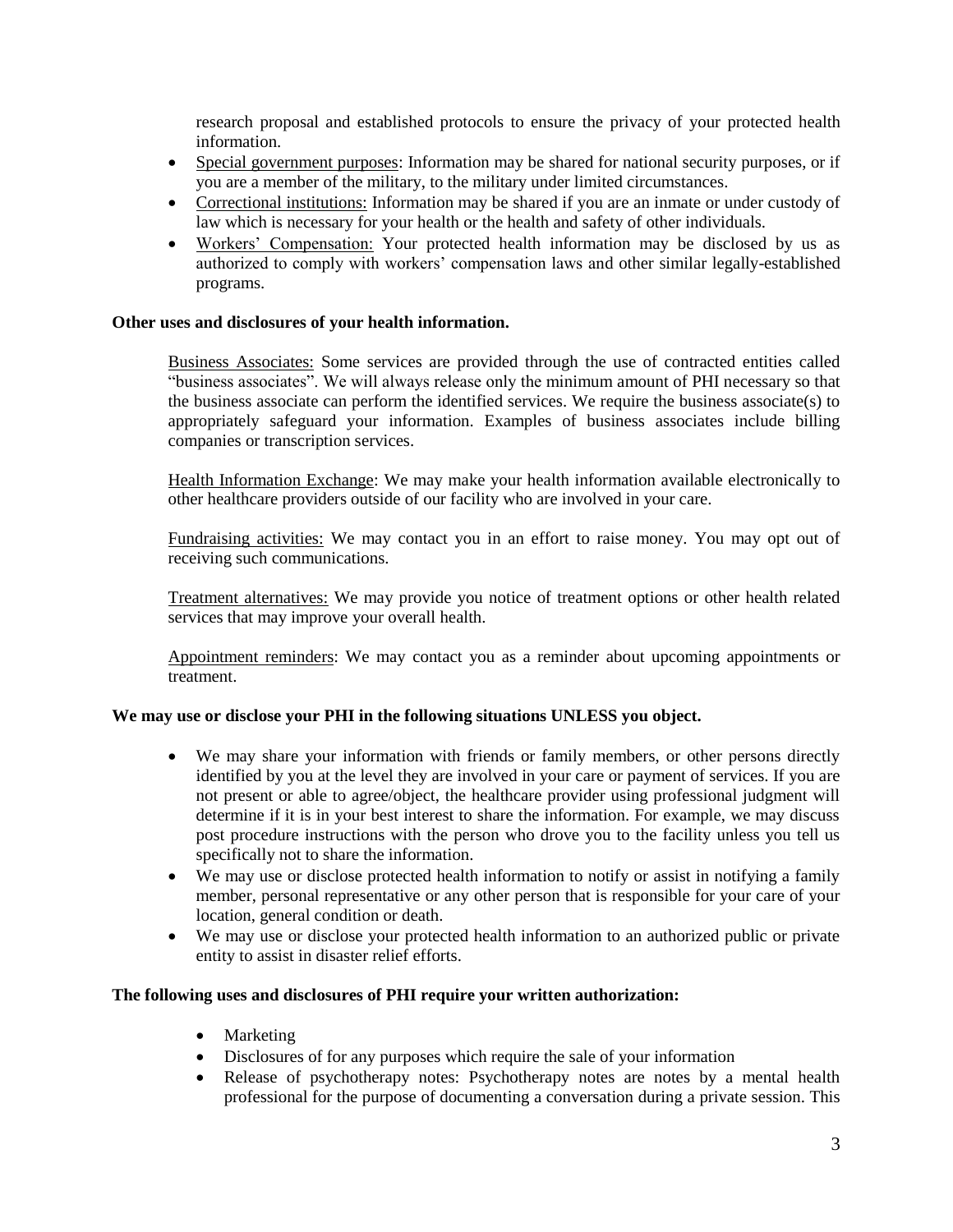session could be with an individual or with a group. These notes are kept separate from the rest of the medical record and do not include: medications and how they affect you, start and stop time of counseling sessions, types of treatments provided, results of tests, diagnosis, treatment plan, symptoms, prognosis.

# All other uses and disclosures not recorded in this Notice will require a written authorization from you or your personal representative.

Written authorization simply explains how you want your information used and disclosed. Your written authorization may be revoked at any time, in writing. Except to the extent that your doctor or this practice has used or released information based on the direction provided in the authorization, no further use or disclosure will occur.

# **Your Privacy Rights**

You have certain rights related to your protected health information. All requests to exercise your rights must be made in writing. Please direct any requests for records to our Medical Records Custodian.

# **You have the right to see and obtain a copy of your protected health information.**

This means you may inspect and obtain a copy of protected health information about you that is contained in a designated record set for as long as we maintain the protected health information. If requested, we will provide you a copy of your records in an electronic format. There are some exceptions to records which may be copied and the request may be denied. We may charge you a reasonable cost based fee for a copy of the records.

# **You have the right to request a restriction of your protected health information.**

You may request for this practice not to use or disclose any part of your protected health information for the purposes of treatment, payment or healthcare operations. We are not required to agree with these requests. If we agree to a restriction request we will honor the restriction request unless the information is needed to provide emergency treatment.

**There is one exception**: we must accept a restriction request to restrict disclosure of information to a health plan if you pay out of pocket in full for a service or product unless it is otherwise required by law.

# **You have the right to request for us to communicate in different ways or in different locations.**

We will agree to reasonable requests. We may also request alternative address or other method of contact such as mailing information to a post office box. We will not ask for an explanation from you about the request.

# **You may have the right to request an amendment of your health information.**

You may request an amendment of your health information if you feel that the information is not correct along with an explanation of the reason for the request. In certain cases, we may deny your request for an amendment at which time you will have an opportunity to disagree.